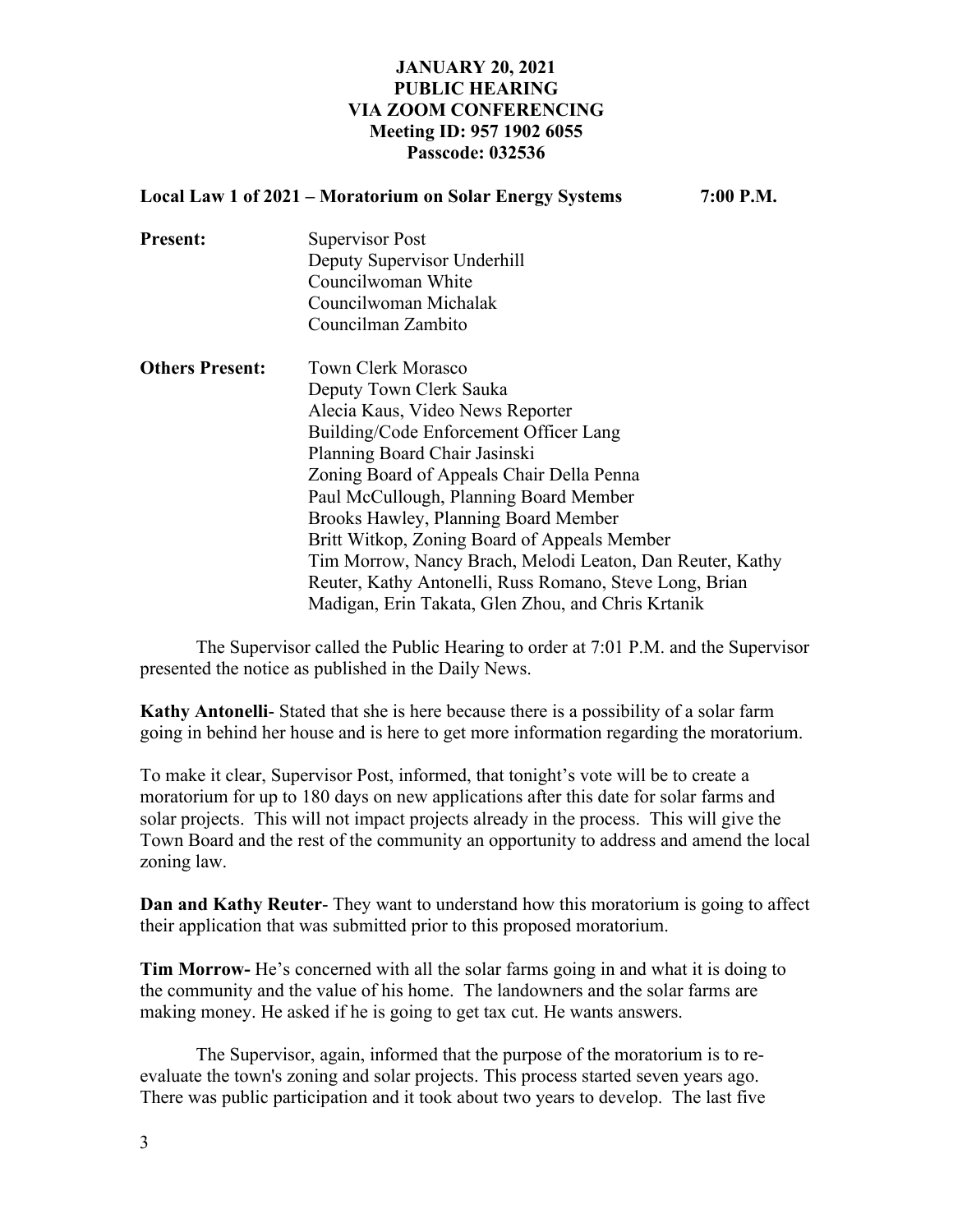## **JANUARY 20, 2021 PUBLIC HEARING VIA ZOOM CONFERENCING Meeting ID: 957 1902 6055 Passcode: 032536**

years, there have been a number of applications and projects that have gone through the process, according to the law. It's the board's intent to re-evaluate, whether or not, the zoning regulations and rules still apply or whether they should be amended. We are looking for public participation in this process and will be appointing a committee. If you have any interest at all, the Supervisor strongly suggests that you send your name and your availability to the town clerk, so that we can put you on a list of candidates for the committee.

**Britt Witkop-** Town Resident and member of the Town of Batavia Zoning Board of Appeals is concerned as Genesee County is a large agricultural district and is hoping that all the factors are considered when reviewing the comprehensive plan and zoning.

**Kathy Antonelli-** Ms. Antonelli is concerned with solar farms going in one after another. The limited size does not stop them. There is a proposal, for two 20-acre solar farms to be located by her. She is in support of the moratorium.

**Russ Romano-** Mr. Romano, is here representing Mrs. Pinney who owns vacant land on Lewiston Road that hasn't been farmed in 30 years. Mrs. Pinney is currently under contract with a solar farm development company that has been working on this for about four months. Mr. Romano is concerned that a 180-day moratorium will create a problem for her.

Supervisor Post commented that our local law says 180 days. The goal, is to try to get this expedited and do it in a shorter period of time as possible with the maximum participation from members of the community.

**Brian Madigan-**Works for "Renewable Properties". They have an interest in developing solar projects in the Town of Batavia and he would like to remain engaged in the process of the moratorium.

**Nancy Brach-** Expressed that she is happy that the Town is going to place a moratorium on solar energy. Ms. Brach questioned how it works.

The Supervisor explained that for the last 15 years the Town Board has been meeting weekly. We work closely with our professional staff and boards. The goal is to continue to update the comprehensive plan, zoning ordinances and local laws. Land use is a is a significant component. The 2020 budget reflected funds to update the comprehensive plan and other planning projects but was delayed due to the COVID 19 pandemic and the potential economic chaos of it. The largest deficit in our community is participation from the community members. A committee will be formed to make recommendations to the Town Board for amendments to the local zoning law regarding solar.